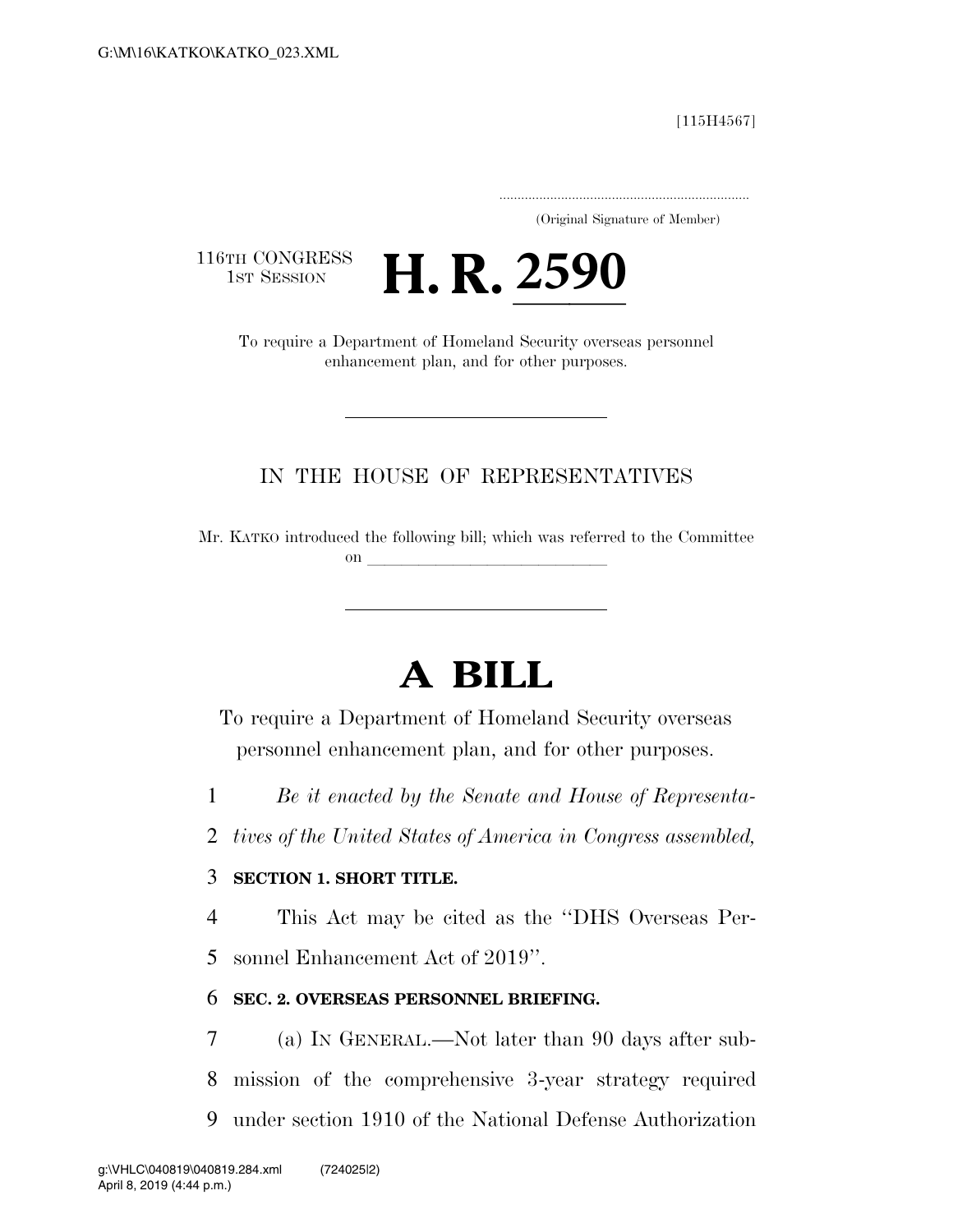Act for Fiscal Year 2017 (Public Law 114–328) and every 180 days thereafter, the Secretary of Homeland Security shall brief the Committee on Homeland Security of the House of Representatives and the Committee on Home- land Security and Governmental Affairs of the Senate re- garding Department of Homeland Security personnel with primary duties that take place outside of the United States.

 (b) REQUIREMENTS.—The briefings required under subsection (a) shall include the following:

 (1) A detailed summary of each type of per- sonnel position with primary duties that take place outside of the United States and how each such po- sition contributes to the Department of Homeland Security's counterterrorism mission.

 (2) Information related to how the geographic and regional placement of such positions contributes to the Department's counterterrorism mission.

 (3) Information related to the position-specific training received by such personnel before and dur-21 ing placement at a foreign location.

 (4) Challenges that may impede the commu- nication of counterterrorism information between Department personnel at foreign locations and De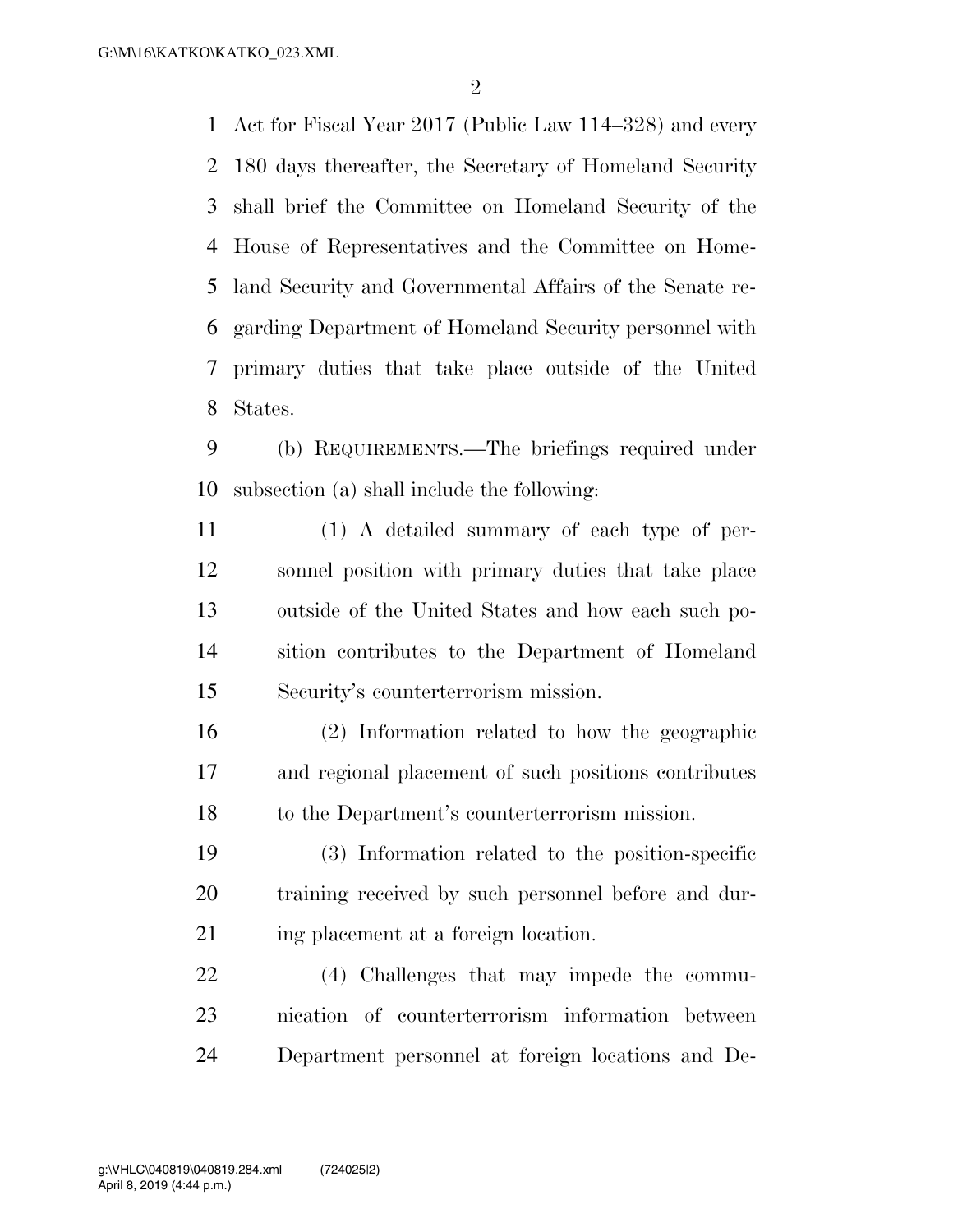partment entities in the United States, including technical, resource, and administrative challenges.

 (5) The status of efforts to implement the strategy referred to in subsection (a).

 (6) The status of efforts (beginning with the second briefing required under this section) to imple-ment the enhancement plan under section 3.

#### **SEC. 3. OVERSEAS PERSONNEL ENHANCEMENT PLAN.**

 (a) IN GENERAL.—Not later than 90 days after the first briefing required under section 2, the Secretary shall submit to the Committee on Homeland Security of the House and the Committee on Homeland Security and Gov- ernmental Affairs of the Senate a plan to enhance the ef- fectiveness of Department of Homeland Security per-sonnel at foreign locations.

 (b) PLAN REQUIREMENTS.—The plan required under subsection (a) shall include proposals to—

 (1) improve efforts of Department of Homeland Security personnel at foreign locations, as necessary, for purposes of providing foreign partner capacity development and furthering the Department's counterterrorism mission;

 (2) as appropriate, redeploy Department per- sonnel to respond to changing threats to the United States;